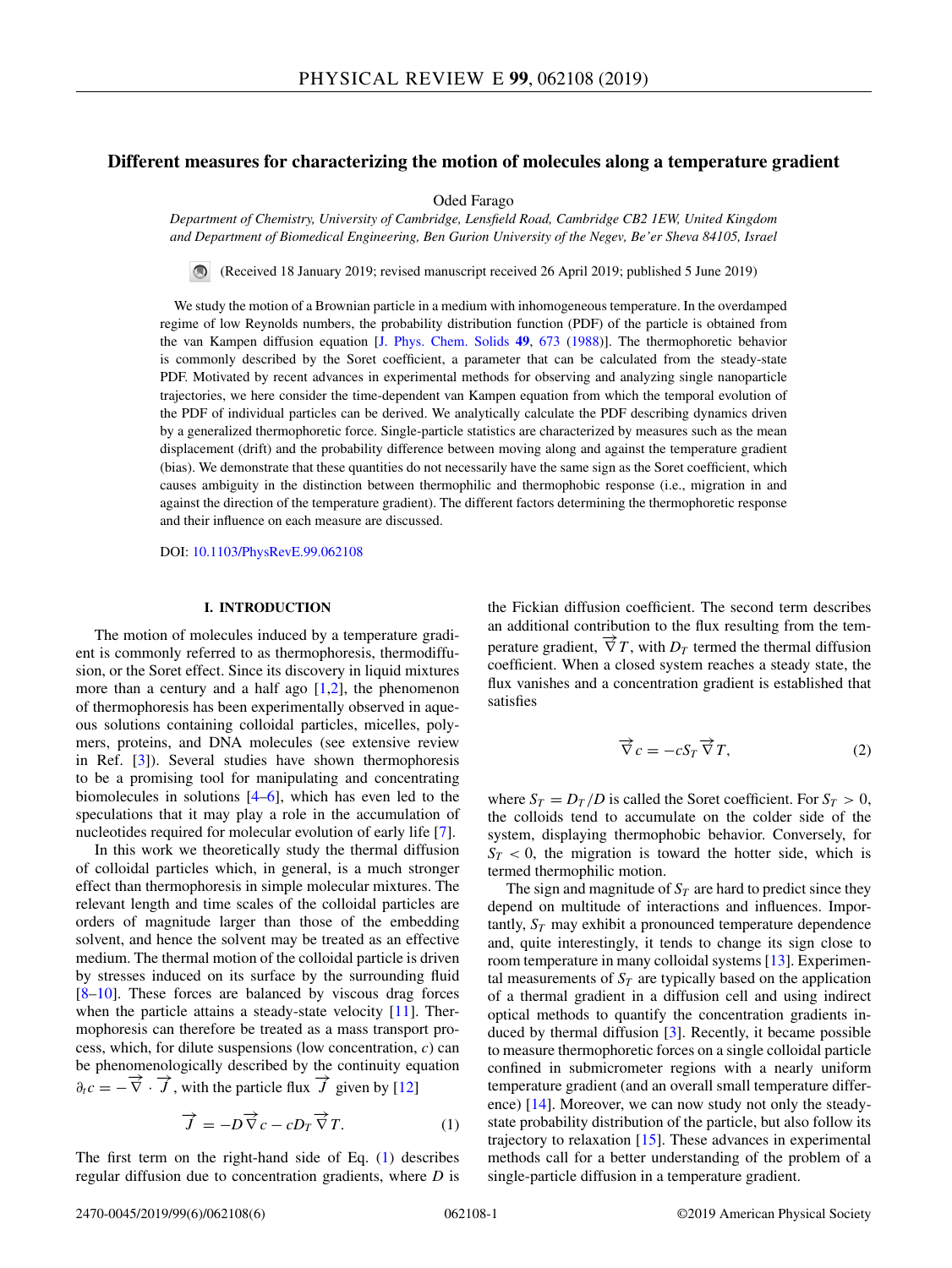# **II. VAN KAMPEN EQUATION**

<span id="page-1-0"></span>Consider a single Brownian particle moving in a onedimensional medium with a temperature gradient along the *x* direction. In order to derive an equation for the evolution of the probability distribution function (PDF) of the particle,  $P(x, t)$ , one has to consider the Langevin equation of the dynamics or the corresponding Fokker-Planck equation. These equations capture both the inertial short-time and dissipative long-time regimes of the dynamics. In practice, however, only the latter is of interest for colloidal systems at low Reynolds numbers. In this so-called overdamped limit, the dynamics is depicted by a Smoluchowski-like diffusion equation that can be derived by an adiabatic elimination process of the fast relaxing momentum degree of freedom. The derivation was carried out by van Kampen for different models of diffusion in inhomogeneous media  $[16]$ . One of the cases considered by van Kampen is of a Brownian particle in a system with spatially varying temperature. The equation corresponding to this model is

$$
\partial_t P(x,t) = -\partial_x J(x,t) = \partial_x \{ \mu(x) \partial_x [k_B T(x) P(x,t)] - \mu(x) f(x) P(x,t) \},\tag{3}
$$

where *f* is the mechanical force acting on the particle, while  $T(x)$  and  $\mu(x)$  denote, respectively, the coordinatedependent temperature and mobility. The latter are related to the coordinate-dependent diffusion coefficient,  $D(x)$ , via Einstein's relation  $D(x) = k_B T(x) \mu(x)$ , with  $k_B$  denoting the Boltzmann constant  $[16]$ . As noted by van Kampen, this is a diffusion equation, which does not follow either Itô [\[17\]](#page-5-0) or Stratonovich [\[18\]](#page-5-0) prescriptions for overdamped Brownian dynamics in inhomogeneous media.

It is important to note that while the nonisothermal dynamics considered here is clearly out of thermal equilibrium, the overdamped limit depicted by van Kampen equation  $(3)$  is based on the approximation that the momentum of the particle, *p*, is always at equilibrium with the local temperature  $T(x)$ , i.e., follows the Maxwell-Boltzmann distribution  $\rho(p|x) \approx T(x)^{-1/2} \exp[-p^2/2mk_BT(x)]$  (where *m* denotes the mass of the particle). The local thermodynamics equilibrium (LTE) [\[12\]](#page-5-0) approximation is justified when  $l_b$ | $\vec{\nabla}$  *T*|/*T*  $\ll$  1, where  $l_b$  is the ballistic distance characterizing the crossover between the inertial and diffusive regimes. Mathematically, the overdamped limit corresponds to  $l_b \rightarrow 0$ .

The force  $f$  in Eq. (3) includes both contributions from the thermophoretic force, as well as externally applied forces such as gravity, which can be minimized by density matching the colloid with the solvent. We will henceforth ignore all forces except for the thermophoretic one. Moreover, singleparticle experiments are conducted in small systems where the applied temperature difference may be as small as a few degrees K. Assuming that the temperature gradient,  $T' =$ *dT*/*dx*, and the thermophoretic force are uniform throughout the small system, one may phenomenologically write that the thermophoretic force is given by [\[19\]](#page-5-0)

$$
f = C_T k_B T',\tag{4}
$$

where  $C_T$  is dimensionless parameter. Using this phenomeno-logical form in Eq. (3) and comparing with Eqs. [\(1\)](#page-0-0) and [\(2\)](#page-0-0),

we arrive at the following expression for the Soret coefficient [\[20,21\]](#page-5-0):

$$
S_T = \frac{1 - C_T}{T}.\tag{5}
$$

From Eq. (5) we conclude that in the absence of a mechanical thermophoretic force  $(C_T = 0)$ , the Soret coefficient does not vanish  $(S_T \neq 0)$ . The additional contribution to  $S_T$  is known as the ideal gas term. Explicitly, the  $1/T$  term in Eq. (5) is expected because at steady state  $\partial_t P(x, t) = 0$ , and from van Kampen equation (3) one can easily deduce that the stationary solution is

$$
P_s(x) \sim \frac{1}{T(x)} \exp\left[\int^x \frac{f(y)}{k_B T(y)} dy\right],\tag{6}
$$

which, in the absence of a mechanical force  $(f(x) = 0)$ , reduces to

$$
P_s(x) \sim 1/T(x). \tag{7}
$$

In Ref. [\[16\]](#page-5-0), van Kampen notes that he has no simple explanation for the prefactor  $1/T(x)$  in Eq. (6); however, in the special case  $f(x) = 0$ , Eq. (7) was nicely rationalized by Fayolle *et al.* [\[21\]](#page-5-0). They noted that the mechanical thermophoretic force vanishes in the absence of interaction between the colloidal particles and the embedding solvent, i.e., in the limit of extremely small colloidal particles that can be viewed as an ideal gas. In a closed system at steady state, the pressure of this ideal gas,  $\Pi = c(x)k_BT(x)$ , must be uniform (or otherwise, the gradient pressure force would act on the gas and change its distribution). Equation  $(7)$  then means that in the absence of a mechanical thermophoretic force, the ideal gas thermal collisions induce a steady-state distribution that is higher on the colder than on the hotter side. The associated Soret coefficient  $S_T = 1/T > 0$  reflects the thermophobic nature of the thermal collisions (which are stronger on the hotter side, thus pushing the particle to the colder side). The Soret effect is associated with the interaction term in Eq.  $(5)$  and, in practice, this term is typically larger than the ideal gas term  $|C| \gg 1$ , with the exception of relatively small colloidal particles (see discussion in Appendix).

Returning to van Kampen equation, we notice that it also takes into account the spatial variation in the mobility, which within a small system can be approximated by

$$
\mu(x) \simeq \mu_0 + \mu' x,\tag{8}
$$

where  $\mu_0$  is the mobility in the middle of the cell at  $x = 0$  and  $\mu' = d\mu/dx$ . We note here that the spatial variations in  $\mu(x)$ can, in general, be further divided into two parts: those arising from the temperature dependence of the fluid viscosity [\[22\]](#page-5-0) and those also encountered at equilibrium isothermal systems, for instance due to hydrodynamic interactions between the colloidal particle and the walls of the container [\[23\]](#page-5-0). As we will see below, the particle's drift (to be mathematically defined later) depends on both  $T'$  and  $\mu'$ , and one must keep in mind that these two gradients are not entirely independent of each other because of the temperature dependence of the mobility. On the other hand, non-temperature-related reasons for spatial variation in the mobility imply that  $\mu'$  does not necessarily vanish when  $T' = 0$ .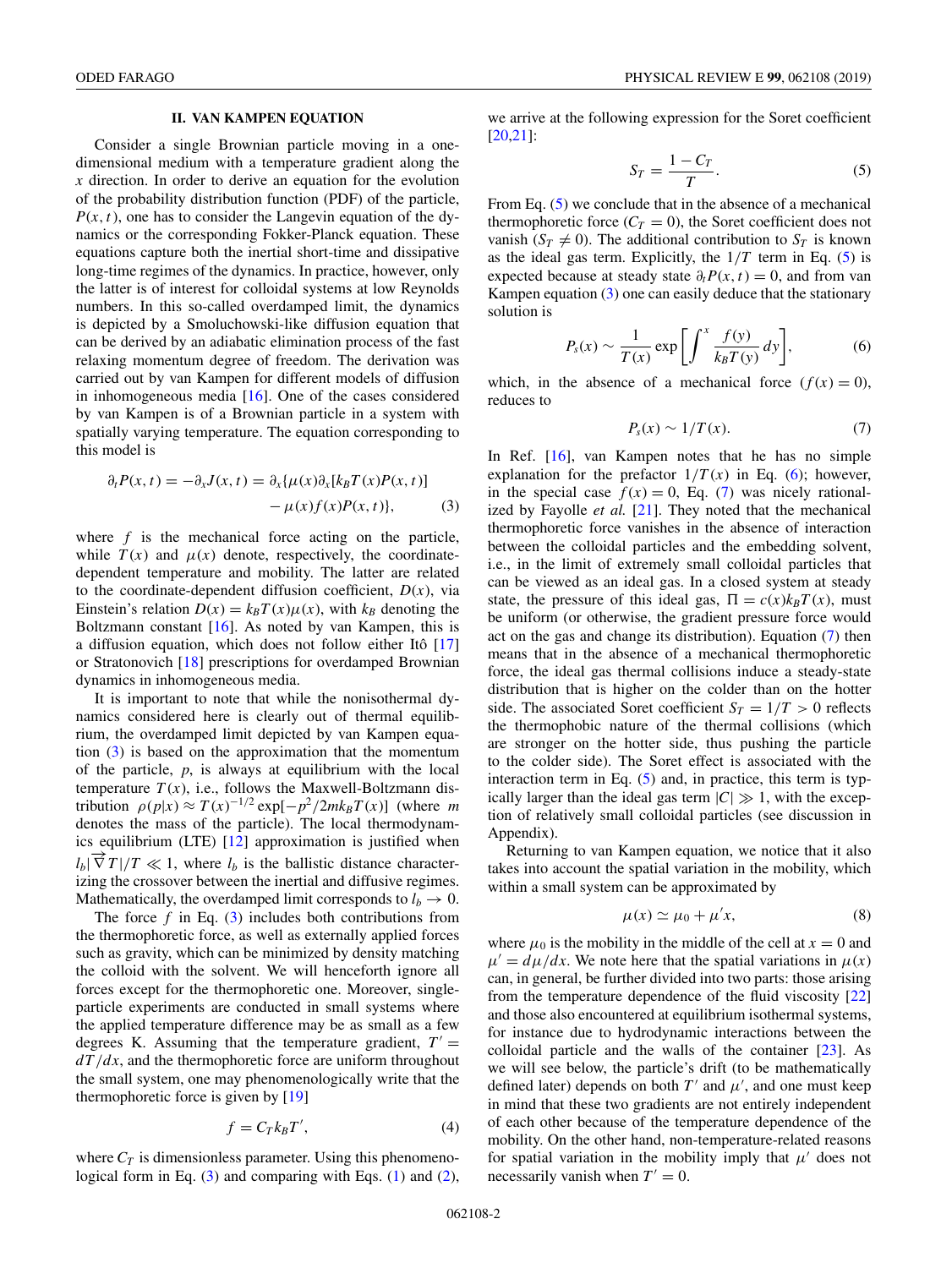<span id="page-2-0"></span>Using Eqs. [\(4\)](#page-1-0) and [\(8\)](#page-1-0) [together with the expansion  $T(x) \simeq$  $T_0 + T'x$ ] in the van Kampen equation [\(3\)](#page-1-0), yields the following form:

$$
\partial_t P(x, t) = D_0 \left\{ \partial_x \left( 1 + \frac{x\mu'}{\mu_0} \right) \partial_x \left( 1 + \frac{xT'}{T_0} \right) - C_T \frac{xT'}{T_0} \partial_x \right\} \times P(x, t), \tag{9}
$$

where  $D_0 = D(x = 0) = k_B T_0 \mu_0$ . This is the van Kampen equation in the limit when (i) all forces besides the thermophoretic one are ignored, and (ii) the system is sufficiently small to justify the linear approximations of  $T(x)$  and  $\mu(x)$ . (iii) Another assumption implied in Eq.  $(9)$  is the form  $(4)$  for the thermophoretic force.

#### **III. PROBABILITY DISTRIBUTION FUNCTION**

In a homogeneous ( $\mu' = 0$ ) isothermal ( $T' = 0$ ) system, Eq. (9) reduces to a simple diffusion equation, the solution

of which takes the Gaussian form  $P(x, t) = \exp(-x^2/4D_0t)$  $\sqrt{4\pi D_0 t} \equiv G(x, t)$  [assuming Dirac  $\delta$ -function initial condition  $P(x, 0) = \delta(x)$ . For a system under a small temperature

difference  $(xT'/T_0 \ll 1)$  and limited changes in the mobility

$$
(x\mu'/\mu_0 \ll 1)
$$
, we may seek a linear approximate solution of  
the form  

$$
P(x, t) = G(x, t) \left[1 + xH\left(\frac{x^2}{D_0 t}\right)\right],
$$
(10)

where *H* is some function that can be determined in the following simple manner: (i) write  $H$  in Eq. (10) as a series expansion in the argument  $y = (x^2/D_0t)$ :  $H = \sum_{i=0}^{\infty} a_n y^n$ , then (ii) determine the coefficients of the expansion by substituting Eq.  $(10)$  in van Kampen equation  $(9)$ , and by comparing terms of similar order in *y* on both sides of the equation. In this process of determining  $H(y)$ , we ignore the terms that are nonlinear in *x*. We find,  $a_0 = (-3/4 + C_T/2)(T'/T_0)$  –  $1/4(\mu'/\mu_0)$ ,  $a_1 = 1/8(T'/T_0) + 1/8(\mu'/\mu_0)$ , and  $a_n = 0$  for  $n > 1$ , and thus write

$$
P(x,t) = \frac{\exp(-x^2/4D_0t)}{\sqrt{4\pi D_0t}} \left[ 1 + x \left\{ \frac{T'}{T_0} \left( -\frac{3}{4} + \frac{C_T}{2} + \frac{x^2}{8D_0t} \right) + \frac{\mu'}{\mu_0} \left( -\frac{1}{4} + \frac{x^2}{8D_0t} \right) \right\} \right],\tag{11}
$$

the form

which is the main result of the paper.

#### **IV. DRIFT AND FLUX**

The drift of an individual particle is characterized by the mean displacement,  $\langle x \rangle$ , and from the PDF (11), we find that

$$
\langle x \rangle = \int_0^\infty x P(x, t) dx = \left( C_T \frac{T'}{T_0} + \frac{\mu'}{\mu_0} \right) D_0 t. \tag{12}
$$

We notice that the drift does not necessarily have the same sign as  $C_T$ , which means that the average displacement of the particle is not necessarily in the same direction as the thermophoretic force. The reason for this remarkable result is an additional contribution to the drift originating from spatial dependence of the mobility. In general, the mobility of simple liquids increases with temperature, while gases exhibit an opposite trend and have mobility that decreases approximately like the square root of the temperature [\[24\]](#page-5-0). As noted earlier [see discussion after Eq. [\(8\)](#page-1-0)], nonthermal effects may also contribute to  $\mu'$ . Indeed, it is well known that drift is also observed in isothermal systems with nonuniform mobilities [\[25\]](#page-5-0). This equilibrium phenomenon has been termed spurious drift, which is misleading since it is a real effect [\[26\]](#page-5-0). In the isothermal case  $(T' = 0)$ , we can use Einstein relation and Eq. [\(8\)](#page-1-0) to write Eq. (12) in the more common form,  $\langle x \rangle / t = D'$ [\[27\]](#page-5-0), relating the drift velocity and the spatial derivative of the diffusion coefficient. Thus, our result Eq. (12) generalizes the well-known expression for the drift of Brownian particles in isothermal inhomogeneous media to nonisothermal systems.

Recall that the derivation of van Kampen equation [\(3\)](#page-1-0) is based on assuming LTE in the overdamped limit. Within this approximation, the mean kinetic energy of a particle found at some coordinate *x* is related to the local temperature via the equipartition theorem  $\langle E_k \rangle_x = \langle mv^2/2 \rangle_x = k_B T(x)/2$ , where  $\langle \cdots \rangle_{x}$  denotes average at a given *x*. Taking the average with

respect to *x* and using Eq.  $(12)$  gives

$$
\frac{d\langle E_k(t) - E_k(t=0)\rangle}{dt}
$$
\n
$$
= \frac{k_B T'}{2} \frac{d\langle x \rangle}{dt} = \frac{k_B T'}{2} \left( C_T \frac{T'}{T_0} + \frac{\mu'}{\mu_0} \right) D_0.
$$
\n(13)

For  $\mu' = 0$  (constant mobility), the particle is heated on average (i.e., gains kinetic energy) when  $C_T > 0$ , i.e., when the thermophoretic force drives the particle to the hightemperature side, and vice versa. This, however, may not be true when the mobility varies in space, in which case it is the sign of  $C_T + (T_0 \mu'/T'\mu_0)$  rather then the direction of the thermophoretic force that determines whether the particle gains or loses heat.

A common error is to confuse the above-discussed drift with the flux, defined by  $J(x, t) = -D(x)\partial_x P(x, t)$ . A closed system at steady state has zero flux,  $J = 0$ , but this does not necessarily imply that the average displacement (i.e., drift) of each individual particle must also vanish. On time scales smaller than the characteristic diffusion time across the system, particles located at different parts of the system (e.g., near the center or close to the boundaries) may have different nonvanishing displacements. This situation has been previously dubbed drift without flux in equilibrium isothermal systems [\[28\]](#page-5-0). Here, we consider dynamics in an open system with time-dependent flux. The tendency of particles to migrate favorably to one side may be characterized by the flux at the origin  $J_0 \equiv J(x = 0, t) =$  $\frac{D_0}{(\pi t)}[(T'/8T_0)(3 - 2C_T) + (\mu'/8\mu_0)]$ . The flux at the origin causes a bias, i.e., a difference in the probability of finding the particle in the hotter and colder sides relative to its initial location. Assuming (without loss of generality) that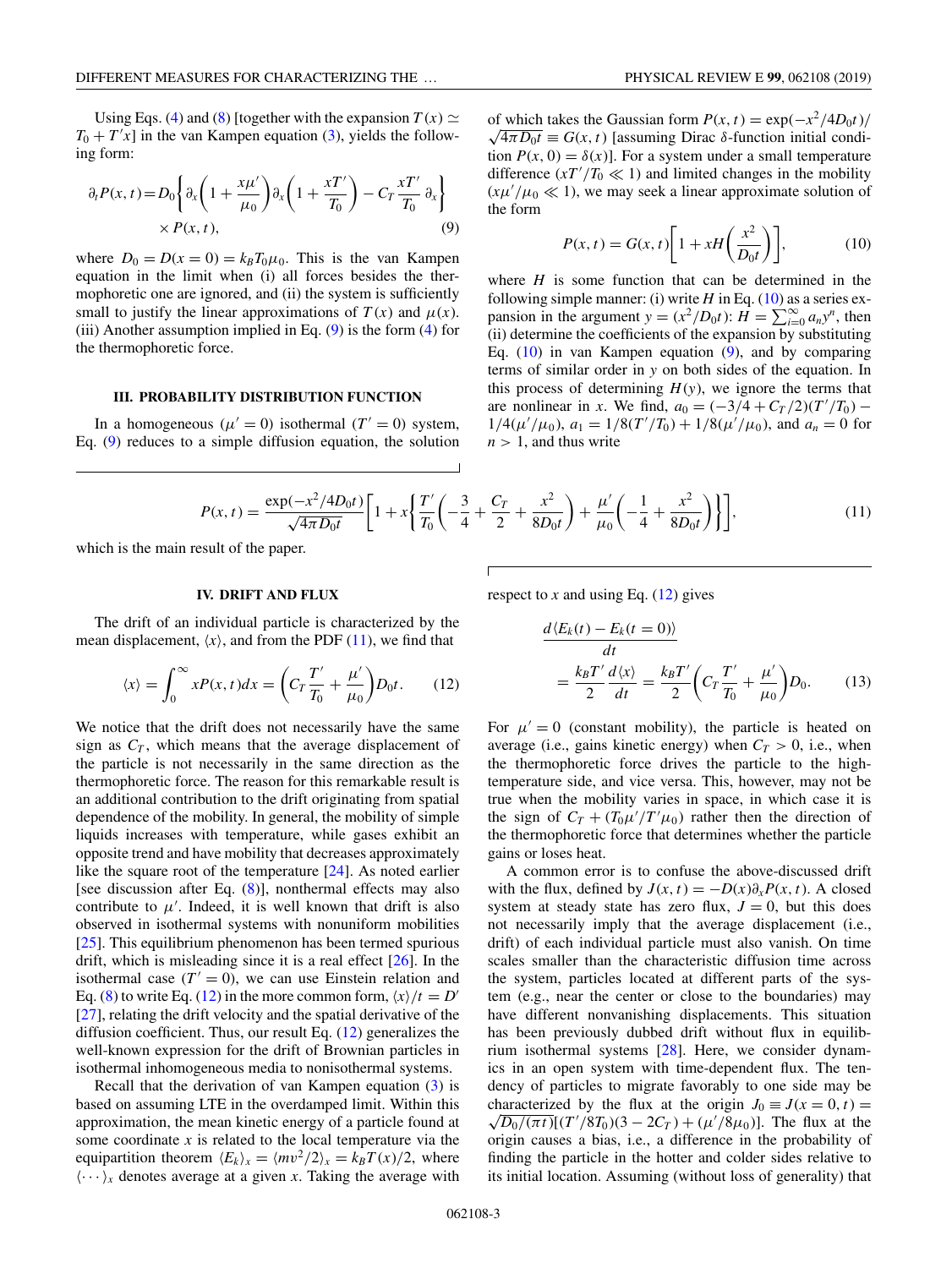<span id="page-3-0"></span> $T' > 0$ , the bias,  $\Delta(t)$ , is defined by

$$
\Delta(t) \equiv \int_0^\infty P(x, t) dx - \int_{-\infty}^0 P(x, t) dx
$$

$$
= \sqrt{\frac{D_0 t}{\pi}} \left[ \frac{T'}{2T_0} (2C_T - 1) + \frac{\mu'}{2\mu_0} \right]
$$

$$
= \frac{\langle x \rangle}{\sqrt{4\pi D_0 t}} - \sqrt{\frac{D_0 t}{4\pi}} T' S_T,
$$
(14)

with the drift,  $\langle x \rangle$ , and the Soret coefficient,  $S_T$ , given by Eqs. [\(12\)](#page-2-0) and [\(5\)](#page-1-0), respectively. Depending on the values of  $T_0 \mu'/T' \mu_0$  and  $C_T$ , it now becomes clear that while  $\Delta$ ,  $\langle x \rangle$ , and  $-S_T$  can all be used to characterize the response of colloidal particles to a temperature gradient, these quantities describe different features of the Soret effect, and may occasionally have different signs.

#### **V. DISCUSSION AND SUMMARY**

Motivated by recent single-molecule experiments for studying the behavior of macromolecules along a temperature gradient, we considered here the question of Brownian dynamics of a colloidal particle in a nonisothermal fluid. In the overdamped limit, the PDF of the particle is described by time-dependent van Kampen diffusion equation [\(3\)](#page-1-0). Assuming a small temperature and mobility differences between the ends of the (small) system ( $T'x/T_0 \ll 1$  and  $\mu'x/\mu_0 \ll 1$ ), we considered the linear (in *x*) version of van Kampen equation [\(9\)](#page-2-0) and analytically derived the solution for  $\delta$ -function initial condition [\(11\)](#page-2-0). The asymmetric PDF characterizes the general tendency of the particle to migrate in the direction of the thermophoretic force caused by the temperature gradient. However, the thermophoretic force is not the only factor determining the direction of the motion, and we have identified three different measures for the thermodiffusive response of the colloidal particle. The first measure is the Soret coefficient  $S_T$  [\(5\)](#page-1-0), relating the concentration and temperature gradients in steady state. The Soret coefficient has been traditionally used to distinguish between thermophilic  $(-S_T > 0)$  and thermophobic  $(-S_T < 0)$  behaviors. However, we see from Eq. [\(5\)](#page-1-0) that  $-S_T$  and  $C_T$  do not necessarily have the same sign, indicating that the steady-state concentration gradient is not solely dictated by the direction of the thermophoretic force. The origin of the discrepancy are the thermal collisions, which set a concentration gradient opposite to the temperature gradient. In fact, in some recent experiments on colloidal systems it has been found that  $S_T$  exhibits a strong temperature-dependence and tends to change its sign in the vicinity of room temperature. Moreover, the magnitude of the Soret coefficient in many of these experiments is found to be of the order of 0.01–1 K<sup>-1</sup> [\[13,29\]](#page-5-0). These findings indicate that (i) the effect of the thermal collisions may sometimes be as important as the thermophoretic force that accounts for the particle-solvent interactions, and that (ii) the thermophoretic force (coefficient  $C_T$ ) is sensitive to temperature variations. Due to the system-specific nature of the thermophoretic force, there is no clear explanation for its temperature sensitivity of  $C_T$ , which is likely dependent on numerous factors, e.g., the thermal expansivity of the solvent [\[13\]](#page-5-0), the surface

functionality [\[15\]](#page-5-0) and size [\[5\]](#page-5-0) of the colloidal particle, and electrostatic effects [\[30\]](#page-5-0). In order to understand this behavior of *CT* one must consider a microscopic model that takes into account some of these factor (see, e.g., the theoretical discussion in Ref.  $[20]$ . This is beyond the scope of the phenomenological discussion presented herein; however, in light of the pronounced temperature dependence of  $S_T$ , it must be reemphasized that our derivation assumes that the thermophoretic force is phenomenologically given by Eq. [\(4\)](#page-1-0), namely assuming nonequilibrium linear response. The same linear form has been considered in other works (see, e.g., Ref. [\[21\]](#page-5-0)), and it is consistent with the linearity of our solution for the PDF  $(11)$  with respect to  $T'$ . More generally, the variations of  $C_T$  with  $T$  can be accounted for by a Taylor expansion around  $T_0$ :  $C_T = C_T(T_0) + (dC_T/dT)\Delta T + \cdots$  $C_T(T_0) + (dC_T/dT)T'\Delta x + \cdots$ , which shows that the linear approximation is valid if the total temperature difference across the experimental cell  $\Delta T \simeq T' \Delta x$  is sufficiently small, i.e., if the size of the experimental setup,  $\Delta x$ , and the temperature gradient, T', satisfy

$$
\Delta T \simeq T' \Delta x \ll \left| \frac{C_T}{dC_T/dT} \right| \approx \left| \frac{S_T}{dS_T/dT} \right|.
$$
 (15)

In Appendix we review some experimental measurements of the Soret coefficient where the total temperature variation  $\Delta T$ does not exceed a few degrees K and, thus, reasonably satisfy the above criterion.

The second quantity that can be used to characterize thermophoretic response is the drift of individual particles  $\langle x \rangle$ [\(12\)](#page-2-0), or better, the drift velocity  $v = d\langle x \rangle / dt$ . This measure is interesting for two reasons. First, we now have the experimental means to measure single-particle trajectories. Second, in the overdamped limit, the drift velocity is directly related to the rate of heat taken from the solvent by the particle [see Eq. [\(13\)](#page-2-0)]. Similarly to  $-S_T$ , a positive (negative) value of  $v/T'$  indicates thermophilic (thermophobic) response, but these quantities are different as apparent from the comparison of Eqs.  $(5)$  and  $(12)$ . Importantly, the direction of the drift is set by both directions of the thermophoretic force and the direction of the mobility gradient. Obviously, part of the mobility spatial variation can be attributed to the temperature gradient, but it is important to recall that coordinate-dependent mobility,  $\mu(x)$ , is also encountered in isothermal systems, i.e., in equilibrium situations. Indeed, our result Eq. [\(12\)](#page-2-0) generalizes the expression for the drift velocity in inhomogeneous isothermal solutions.

Also suggested by Eq. [\(12\)](#page-2-0) is that for  $\mu' = 0$ , the temperature gradient causes a nonvanishing drift vanishing drift only when  $C_T \neq 0$ , i.e., only in the presence of a thermophoretic force, but not due to thermal collisions (fluctuations) that are also influenced by the temperature gradient. This can be understood by noting that the stochastic noise term in the Langevin equation depicting the dynamics of the particle has a zero mean, even for multiplicative (state-dependent) noise (see discussion in Ref. [\[27\]](#page-5-0)).

Finally, the third quantity defined here is the bias  $\Delta$  (14), measuring the probability difference of moving along and against the temperature gradient. Similarly to the previously discussed measures, a positive (negative) value of  $\Delta/T'$  may indicate thermophilic (thermophobic) response. From Eq. (14)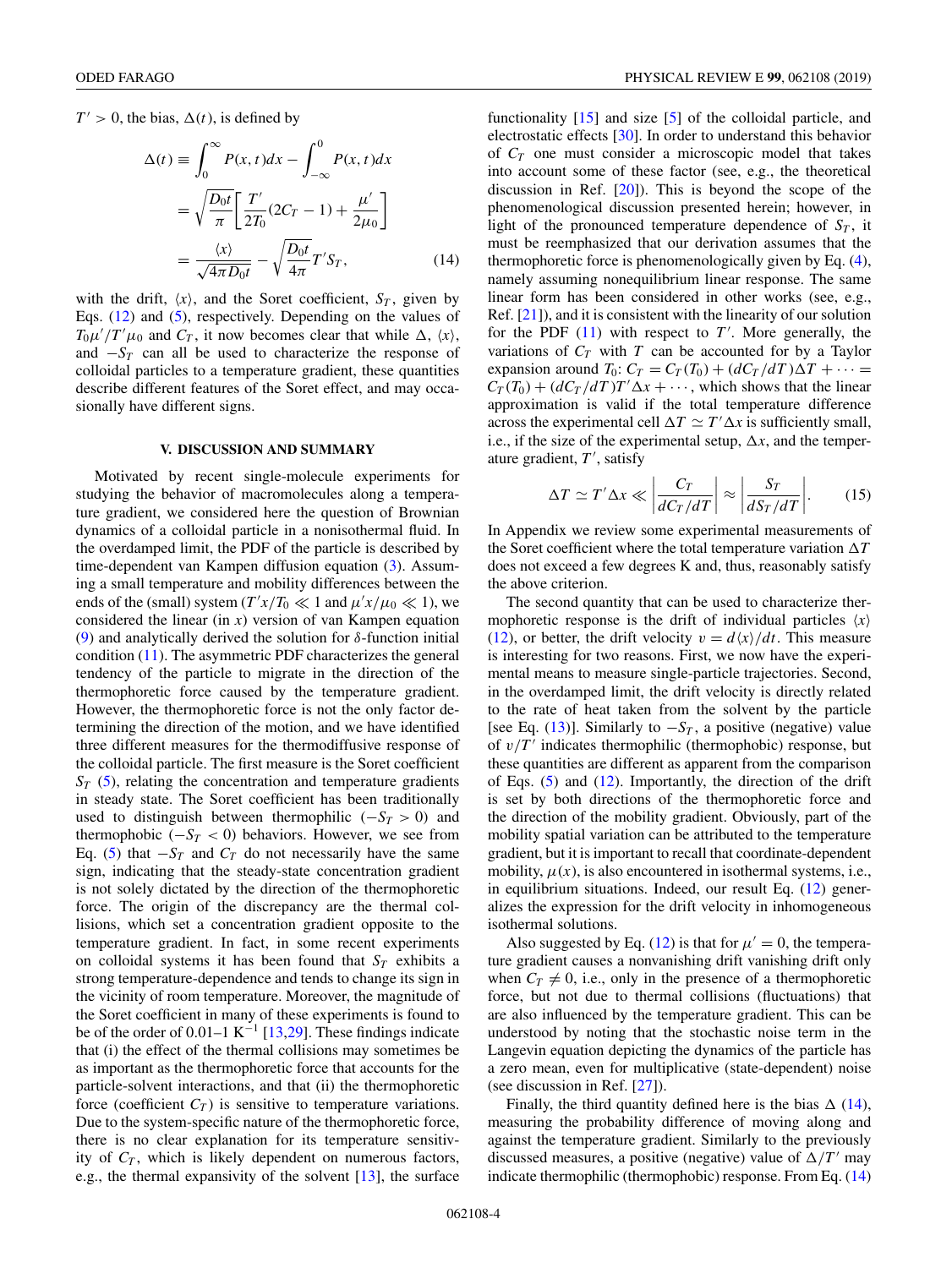we infer that the bias may be expressed as a linear combination of  $\langle x \rangle$  and  $-S_T$  and, thus, the value of this quantity is influenced by all three factors of asymmetry discussed in the work, namely the thermophoretic force, the spatial dependence of the mobility, and thermal collision effect.

# **ACKNOWLEDGMENTS**

I thank Daan Frenkel for numerous insightful discussions and comments on the topic. This work was supported by the Israel Science Foundation (ISF) through Grant No. 991/17.

# **APPENDIX: ANALYSIS OF EXPERIMENTAL DATA**

We begin by noting that a key assumption in our theoretical analysis is the form of Eq. [\(4\)](#page-1-0), stating a linear relationship between the thermophoretic force and the temperature gradient. This form is consistent with the frequently used linear-response theory for nonequilibrium systems. As discussed in the main text, the strong variations of  $S_T$  with temperature reported in many experimental studies [\[13,14,29\]](#page-5-0) restrict the validity of the linear form Eq. [\(2\)](#page-0-0) to small systems where the total temperature difference,  $\Delta T$ , applied across the experimental setup satisfy criterion [\(15\)](#page-3-0). Reviewing the experimental data, it can be concluded that the linear approximation holds reasonably well in many setups where  $\Delta T$  does not exceed a few degrees K. [Some noticeable exceptions include: (i) Ref. [\[15\]](#page-5-0) where the  $\Delta T$  was as high as 30 K, but in that work  $S_T$  was found to be temperature independent. (ii) the measurements of  $S_T$  for large colloidal particles of size  $2.5 \times 10^{-1}$  µm reported in [\[29\]](#page-5-0) exhibiting exceptionally strong variations in  $S_T$  over a temperature range smaller than 5*K* which, in fact, calls for care in the interpretation of the experimental data.]

The distance,  $\Delta x$ , across which the temperature difference,  $\Delta T$  (of order of a few degrees K), is applied, varies from  $h \approx 500 \mu$ m in older experiments [\[29\]](#page-5-0) to  $h \approx 10 \mu$ m in more recent ones [\[14,15\]](#page-5-0). Thus, the experimental range of the temperature gradient is roughly  $3 \times 10^{-3}$ – $3 \times 10^{-1}$ . As these experiments are conducted around room temperature  $T \approx 300 \text{ K}$ , we find that  $l_T^{-1} \equiv T'/T_0 \approx 10^{-5} - 10^{-3} \mu \text{m}^{-1}$ . Furthermore, the range of experimental values for the Soret coefficient varies from  $|S_T| \approx 10^{-2} \text{ K}^{-1}$  for micellar solution, globular proteins and small colloidal particles  $(a \approx 10^{-2} \mu m)$  [\[3\]](#page-5-0) to  $|S_T| \approx 1 \text{ K}^{-1}$  for large colloidal particles ( $a \approx 2.5 \times 10^{-1} \mu$ m) [\[29\]](#page-5-0). (A noticeable exception is Ref. [\[14\]](#page-5-0) where  $|S_T| \approx 50 \text{ K}^{-1}$  was measured for large colloidal particles of diameter  $a \approx 2.5 \mu$ m.) Recalling that  $C_T \simeq (1 - T_0 S_T)$  [\(5\)](#page-1-0), we can deduce from this relationship that the experimental range of the thermophoretic force coefficient is  $-10^3 \lesssim C_T \lesssim 10^3$ .

The confinement of the particle in a thin slit between two plates leads to strong variations in the mobility due to hydrodynamic interactions between the Brownian particle and the walls of the cell. The hydrodynamic effect overshadows the additional (nonequilibrium) contribution to  $\mu'$  due to the temperature variation, which is typically negligible because of the smallness of  $\Delta T$ . From theoretical considerations [\[23,31\]](#page-5-0) we can estimate that the relative variations in the mobility,  $\Delta \mu / \mu_0 \approx a/h$ , where *a* is the diameter of the colloidal

particle. Therefore, the inverse length  $l_{\mu}^{-1} \equiv \mu'/\mu_0 \approx a/h^2$ . Experimentally, colloids of diameter  $a \approx 2.5 \times 10^{-2} - 2.5 \mu m$ have been studies, corresponding to a wide range of values  $l_{\mu}^{-1} \approx 10^{-6} - 10^{-2} \ \mu m^{-1}.$ 

Three quantities that characterize the thermophoretic response of a system are highlighted in the paper:  $S_T$ ,  $v$  (the drift velocity), and  $\Delta$  (the probability bias). These can be rescaled to allow direct comparison with  $C_T$ . We thus define the following dimensionless quantities:

(i) the scaled negative Soret coefficient,

$$
-\tilde{S_T} \equiv -T_0 S_T = C_T - 1;
$$

(ii) the scaled drift velocity,

$$
\tilde{v} \equiv v(T_0/D_0T') = C_T + l_T/l_\mu;
$$

(iii) the scaled bias,

$$
\tilde{\Delta} \equiv \Delta \sqrt{\pi / D_0 t} \left( T_0 / T' \right) = C_T - 1/2 + l_T / 2l_\mu,
$$

where the length scales  $l_T$  and  $l_\mu$  were defined in the previous two paragraphs. All of these quantities have the form  $Q =$  $C_T + A$ , implying that they do not change sign at exactly the same temperature like the thermophoretic force coefficient  $C_T$ . As discussed extensively in the paper, the additional contribution to each quantity, *A*, arises from both a thermal collision effect (which is represented by the negative constants in the definitions of the scaled quantities) and from spatial variations in the mobility (the terms proportional to  $l_{\mu}^{-1}$ ). Let us look at a few experimental examples in order to assess the relative importance of the additional contribution,  $A/C_T$ , to the thermophoretic force.

(i) In experiments with charged micelles  $[13]$ , the thermophoretic force coefficient was found to be of order  $|C_T| \lesssim 10$  within the experimental temperature range ( $|S_T| \approx$  $10^{-2}$  K<sup>-1</sup>). The size of these micelles is of order of a few tens of nanometers, and the cell size in the experiments *h* > 100 μm. Thus,  $l_T^{-1}$  ≈ 10<sup>-2</sup>μm<sup>-1</sup>, while  $l_{\mu}^{-1}$  ≈ 10<sup>-5</sup> μm<sup>-1</sup>. We therefore conclude that in these classical experiments, the hydrodynamics effect is negligible, while the thermal collision effect is small but, nevertheless, important because the thermophoretic force is also fairly small.

(ii) When colloidal particles of diameter  $a \approx 5 \times 10^{-2} \mu$ m are studied in similar diffusion cells, the thermophoretic force coefficient is typically an order of magnitude larger,  $C_T \approx 10^2$ [\[13\]](#page-5-0). For larger colloidal particles of size  $a \approx 2 \times 10^{-1} \mu \text{m}$ ,  $C_T \approx 10^3$  [\[29\]](#page-5-0). Thus, in these experiments, the additional contributions to the scaled quantities defined above are vanishingly small:  $A/C_T \ll 1$ .

(iii) Large colloidal particles of size  $a \approx 2 \times 10^{-1} \mu m$ were also studies in Ref. [\[5\]](#page-5-0), but in a much narrower diffusion cell of height  $h \approx 10 \ \mu \text{m}$ . Here we also have  $C_T \approx 10^3$ , but in this case  $l_T^{-1} \approx 3 \times 10^{-4} \ \mu m^{-1}$  and  $l_\mu^{-1} \approx 5 \times 10^{-3} \mu m^{-1}$ . Thus, the sign of the thermophoretic force dominates the direction of movement, but the influence of the hydrodynamic effect on the drift and the bias may be felt close to the transition temperature from thermophilic to thermophobic response.

(iv) In a recent experiment [\[15\]](#page-5-0), a temperatureindependent Soret coefficient  $S_T \approx 0.2 \text{ K}^{-1}$  was measured for colloidal particles of diameter  $a \approx 1 \mu m$ , diffusing between